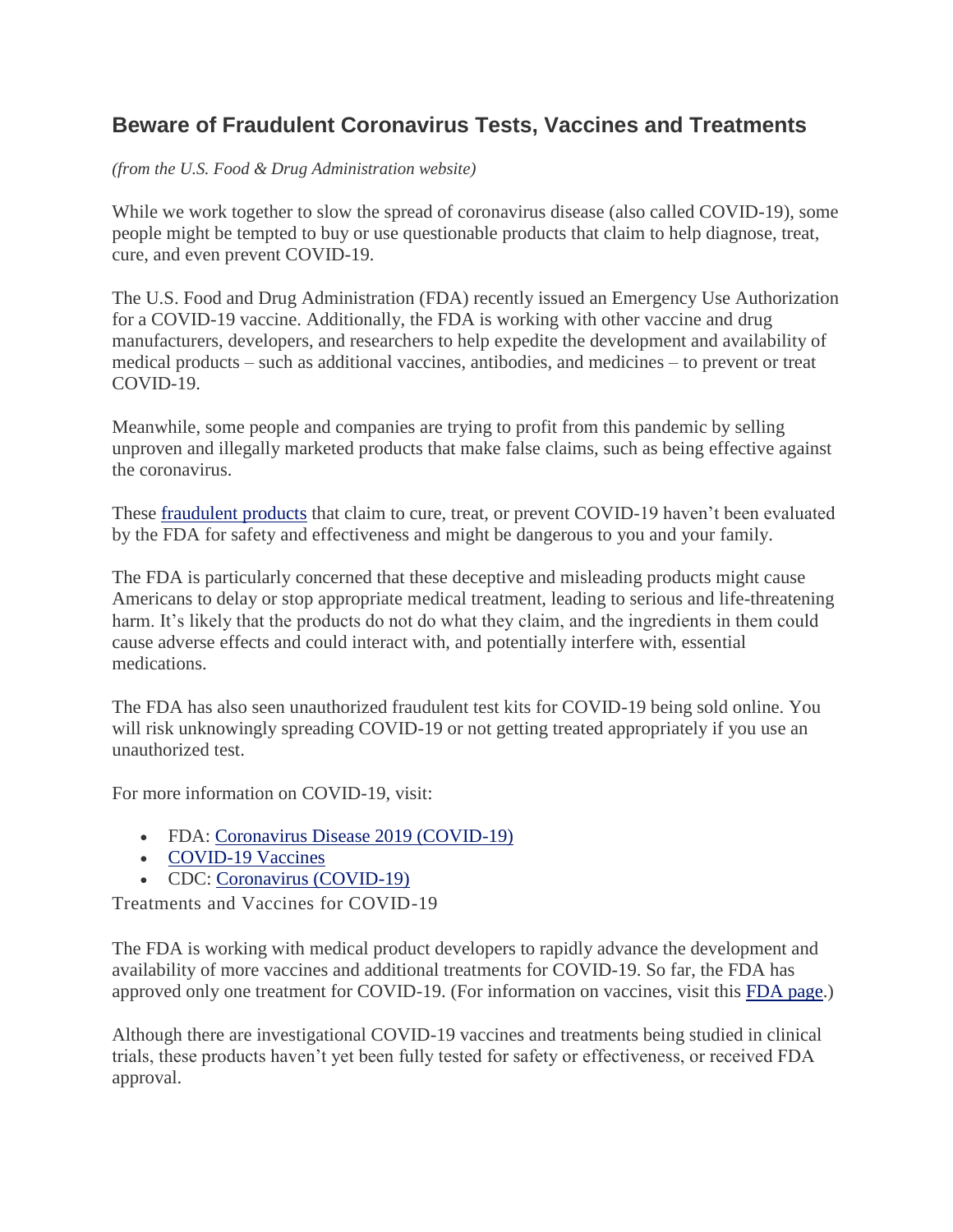Fraudulent COVID-19 products can come in many varieties, including dietary supplements and other foods, as well as products claiming to be tests, drugs, medical devices, or vaccines.

The FDA has been working with retailers to remove dozens of misleading products from store shelves and online. The agency will continue to monitor social media and online marketplaces promoting and selling fraudulent COVID-19 products.

For example, the FDA and the Federal Trade Commission issued [warning letters to](https://www.fda.gov/news-events/press-announcements/coronavirus-update-fda-and-ftc-warn-seven-companies-selling-fraudulent-products-claim-treat-or)  [companies](https://www.fda.gov/news-events/press-announcements/coronavirus-update-fda-and-ftc-warn-seven-companies-selling-fraudulent-products-claim-treat-or) for selling fraudulent COVID-19 products. The products cited include teas, essential oils, tinctures, and colloidal silver.

The FDA is actively monitoring for any firms marketing products with fraudulent COVID-19 diagnostic, prevention and treatment claims. The FDA is exercising its authority to protect consumers from firms selling unauthorized products with false or misleading claims. The FDA may send warning letters, or pursue seizures or injunctions against people, products, or companies that violate the law. We are also increasing our enforcement at ports of entry to ensure that fraudulent products do not enter the country through our borders.

In addition, the FDA is monitoring complaints of fake coronavirus treatments and tests. Consumers and health care professionals can help by reporting suspected fraud to the FDA's [Health Fraud Program](https://www.fda.gov/safety/report-problem-fda/reporting-unlawful-sales-medical-products-internet) or the [Office of Criminal Investigations.](https://www.accessdata.fda.gov/scripts/email/oc/oci/contact.cfm)

How to Protect Yourself and Your Family From Coronavirus Fraud

The FDA advises consumers to be cautious of websites and stores selling products that claim to prevent, treat or cure COVID-19.

Products marketed for veterinary use, or "for research use only," or otherwise not for human consumption, have not been evaluated for safety and should never be used by humans.

For example, the FDA is aware of people trying to prevent COVID-19 by taking a product called chloroquine phosphate, which is sold to treat parasites in aquarium fish. Products for veterinary use or for "research use only" may have adverse effects, including serious illness and death, when taken by people.

Here are some tips to identify false or misleading claims.

- Be suspicious of products that claim to treat a wide range of diseases.
- Personal testimonials are no substitute for scientific evidence.
- Few diseases or conditions can be treated quickly, so be suspicious of any therapy claimed as a "quick fix."
- If it seems too good to be true, it probably is.
- "Miracle cures," which claim scientific breakthroughs or contain secret ingredients, are likely a hoax.